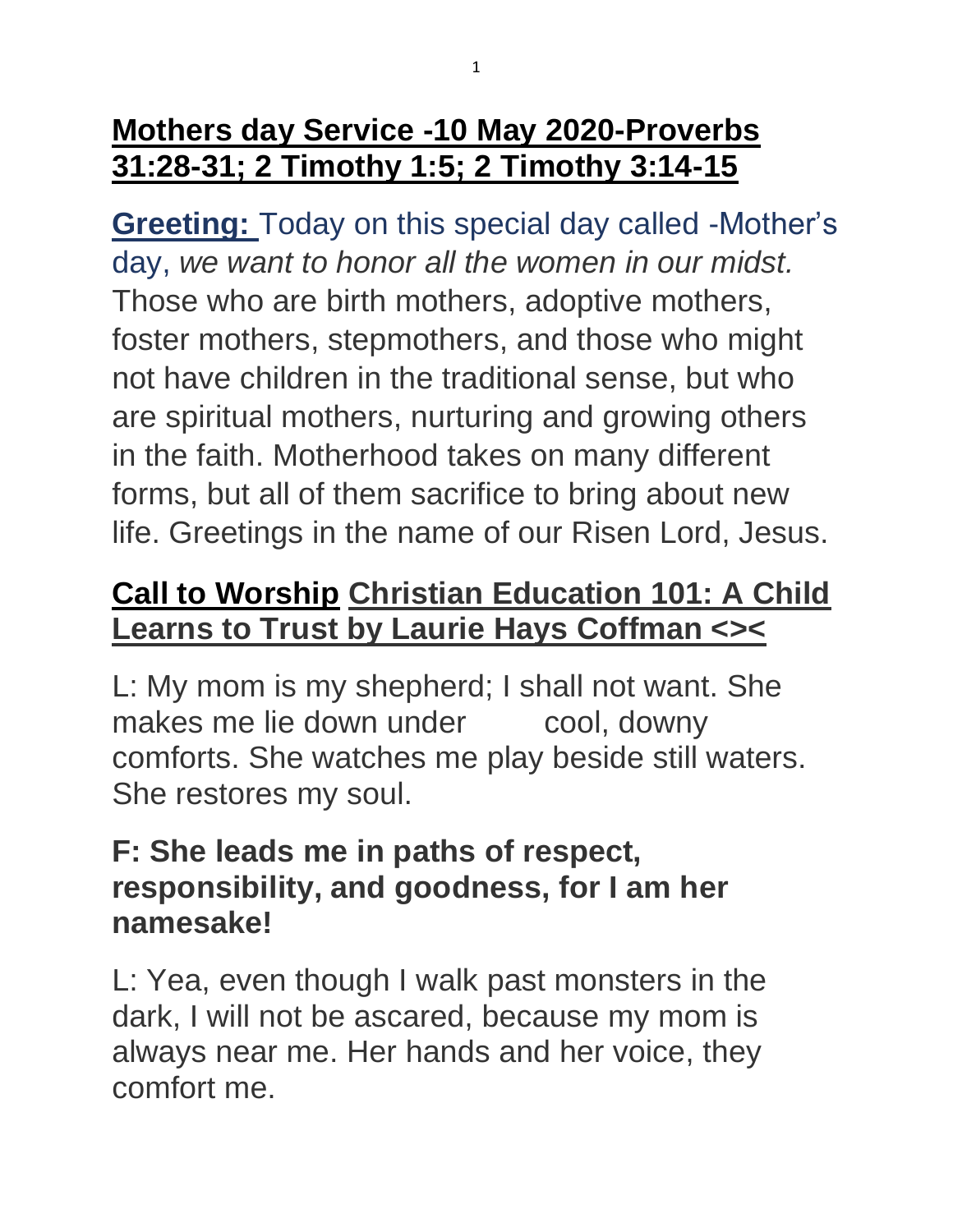### **F: Mama sets the table and cheerfully calls me to dinner even in front of big, mean bullies.**

L: She anoints my skinned knees and broken heart with kisses. She smiles and throws me a towel when my cup runneth over.

**All: Surely God's peace, power, and mercy shall uphold me all the days of my life, for my Mother taught me to dwell in the house of God forever.**

### **Opening prayer: Father/ Family member:**

Lord, on this day set aside to honor and remember mothers, we give you thanks for our mothers. We are grateful that you chose to give us life through them, and that they received the gift of life from your hands, and gave it to us. Thank you for the sacrifices they made in carrying us and giving us birth. Father, please be present with us in this service this morning, may your Holy spirit lead, guide us and speak to us in Jesus Precious Name. Amen.

**Prayer of Confession: Father:** Lord, Creator and giver of every good gift .We recall your creation isn't as it should be. Sin has broken what was good and inflicted pain. **(***A time of silence to reflect on these words)*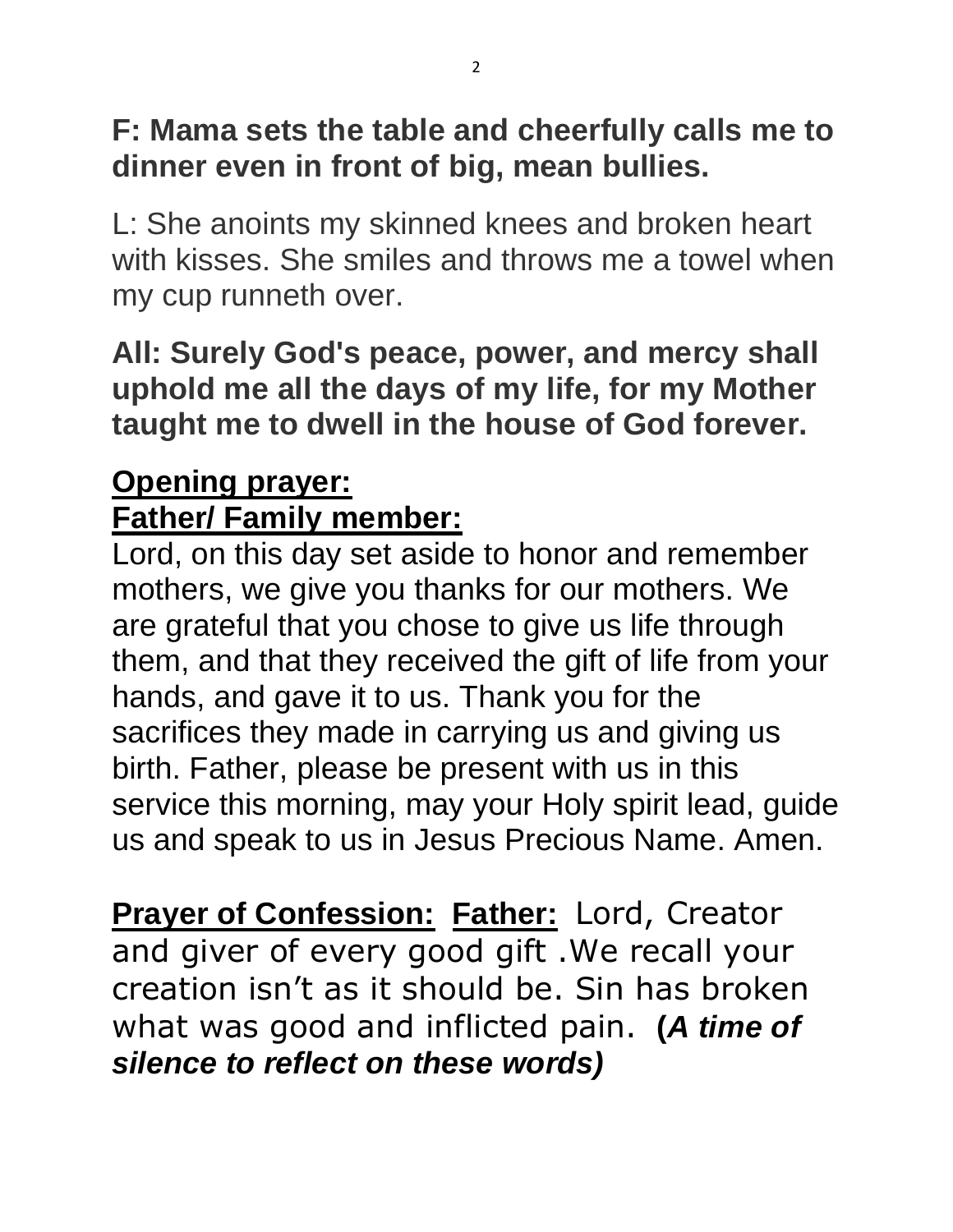#### **Let's Pray together**:

**All** : Oh, my God, I am heartily sorry for having offended You, I detest all my sins, because of your just punishments, but most of all, because they offend you, My God. I firmly resolve with the help of Your grace, to sin no more and to avoid the near occasions of sin. Amen.

#### **Assurance of Pardon:** . **Father/ Family member:**

*Jesus promises a day coming when our tears will be wiped away and everything is set right once and for all. Hear this hopeful vision John was given:* "**I heard a loud shout from the throne, saying, "Look, God's home is now among his people! He will live with them, and they will be his people. God himself will be with them. He will wipe every tear from their eyes, and there will be no more death or sorrow or crying or pain. All these things are gone forever." And the one sitting on the throne said, "Look, I am making everything new!" (Revelation 21: 3-5)**

**Scripture Readings: Proverbs 31: 28-31**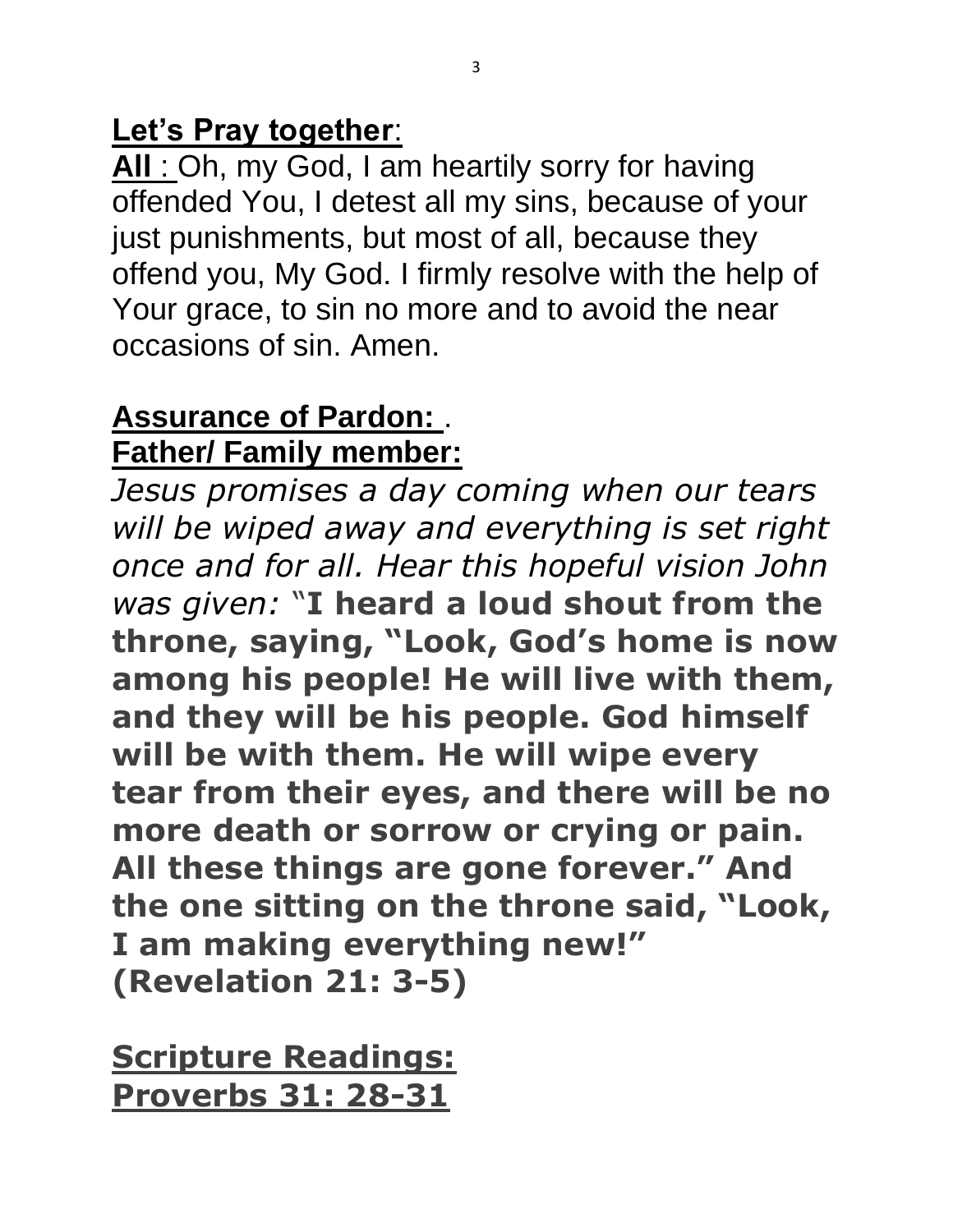**Her children rise up and call her blessed; Her husband** *also,* **and he praises her: "Many daughters have done well, But you excel them all." Charm** *is* **deceitful and beauty** *is* **passing, But a woman** *who* fears the LORD, she shall be **praised. Give her of the fruit of her hands, And let her own works praise her in the gates.**

**2 Timothy 1:5- <sup>5</sup> I am reminded of your sincere faith, which first lived in your grandmother Lois and in your mother Eunice and, I am persuaded, now lives in you also.**

#### **2 Timothy 3:14-15-**

**<sup>14</sup> But as for you, continue in what you have learned and have become convinced of, because you know those from whom you learned it, <sup>15</sup> and how from infancy you have known the Holy Scriptures, which are able to make you wise for salvation through faith in Christ Jesus.**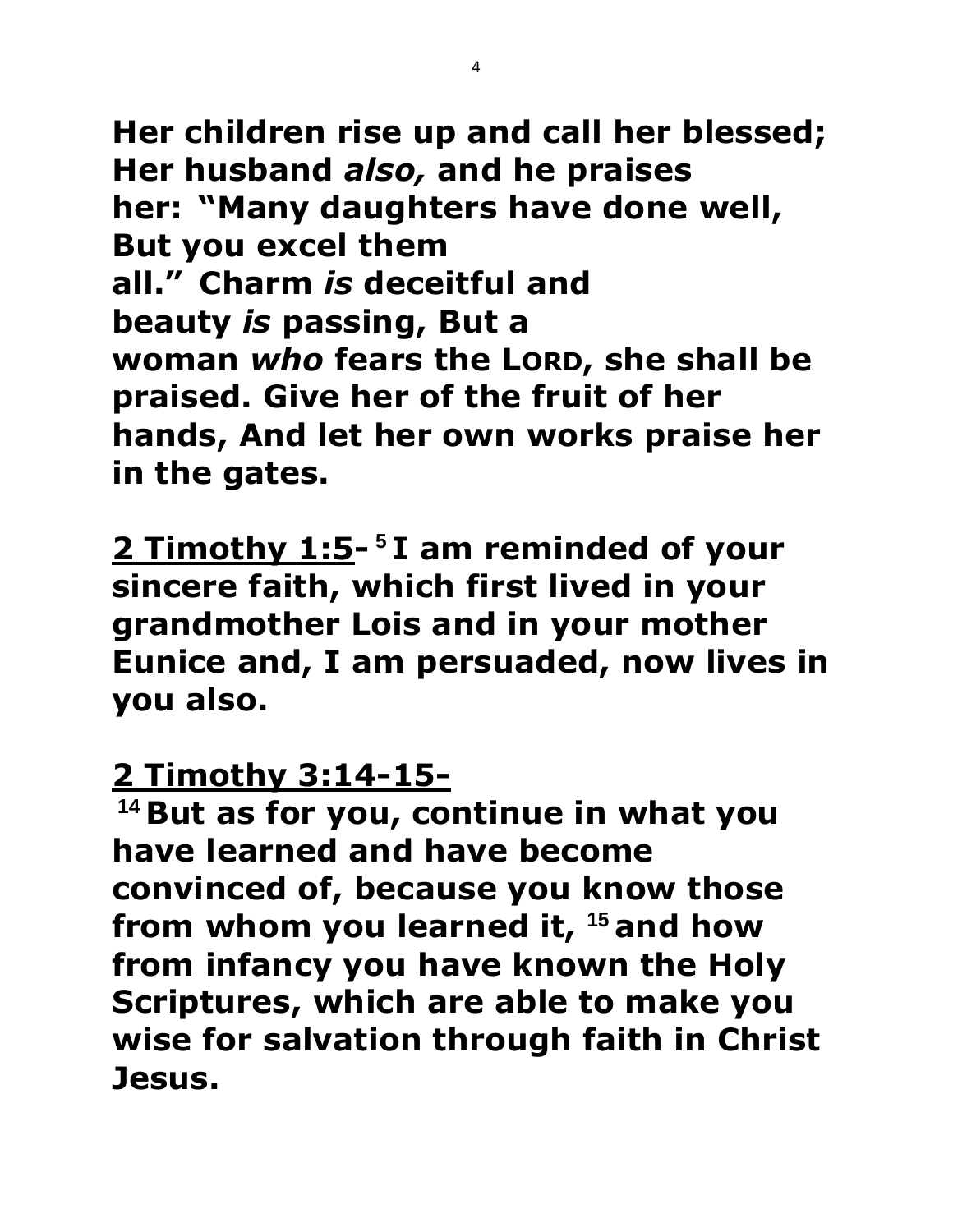#### **Sermon:**

I begin to say Happy Mothers day amidst Lockdown and the fact that we cannot have special family gathering and celebrations. In the same spirit, I want to tell the motherless, I am feeling and thinking of you today. May God in His great mercy, be that comfort for you as family. Remember, no change in history or disaster will ever take away the value of mothers. I hope that your day will be special. There is no doubt that mothering is the toughest job that you ever have and you love almost every minute of it. Today we pause to say **"Thanks"** for all of your hard work throughout the year. We probably don't say **"thanks"** enough.

I read of a husband who was feeling guilty because he had not been very attentive to his wife. He decided to change. On his way home from work he bought a box of chocolates and a bunch of Red roses to surprise his wife. He walks up to the door and rings the bell, she opens it, and there he stands, chocolates in one hand, flowers in the other, singing, **"Have I told you lately that I love you?"** instantly she starts crying, big old tears just gushing out of her eyes. She sobs, **"oh, Jerry! Everything went wrong today. We had a leak in the tap, the kids were terrible, the house is a wreck and now you**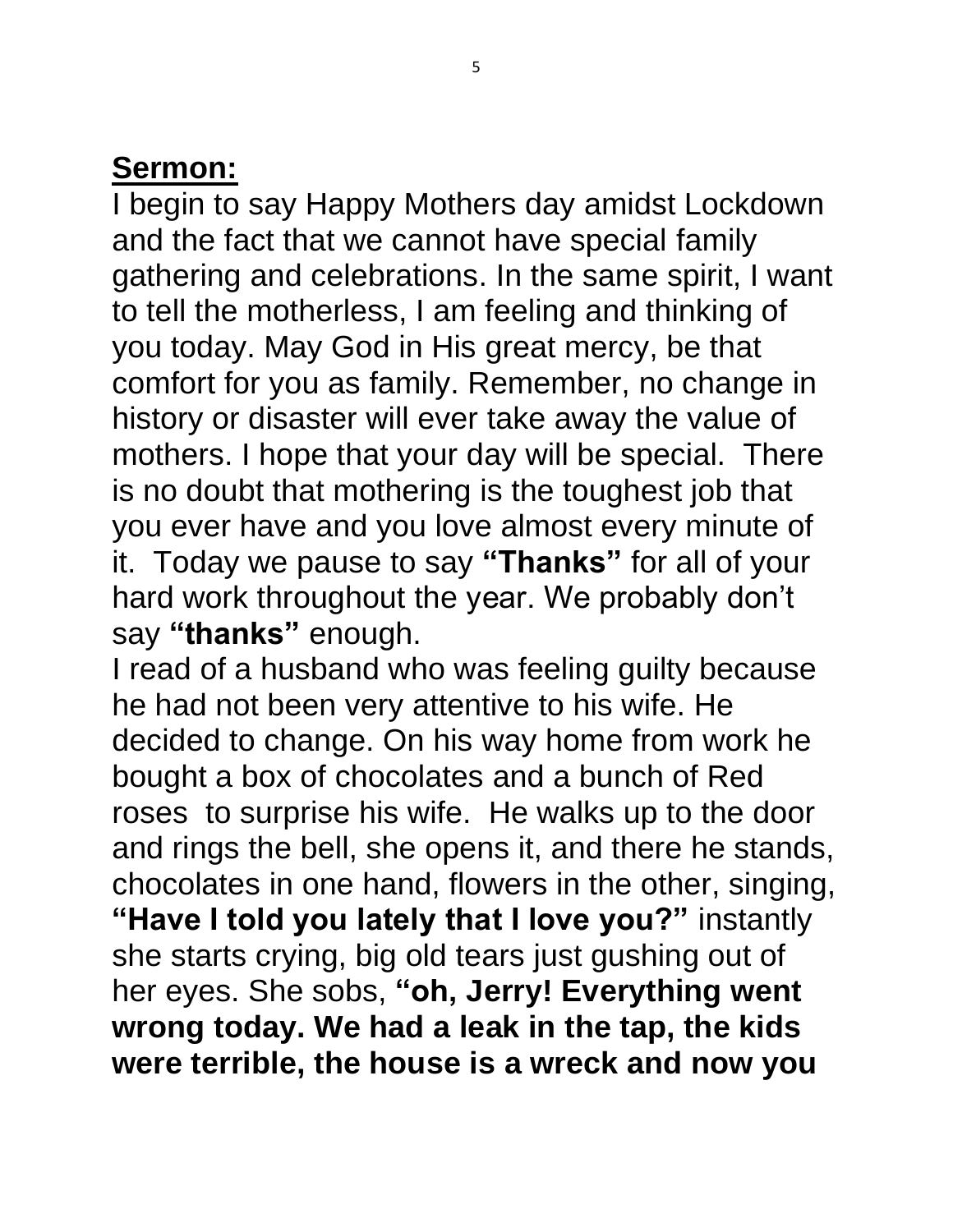**come home drunk!"** hopefully that's not the case with you men today.

I believe that every parent and especially a mother has a great influence on her children. Someone has said, "Like mother, like children." **Behind every great man is his mother.** Someone imagined the mothers of these well-known sons making the following comments: **Mrs. Lindbergh: "Charles, can't you do anything by yourself?" Mrs. Washington: "George never did have a head for money." Mrs. Armstrong: "Neil has no more business taking flying lessons than the man on the moon." (Reader's Digest [3/88], p. 78.)** Mothers do influence their sons and daughters! One of life's greatest blessings is to have a godly mother. And, thus, **one of the greatest gifts you can give your children is to be a godly mother.** In [2](javascript:%7b%7d) [Timothy](javascript:%7b%7d) 1:5-" **I am reminded of your sincere faith, which first lived in your grandmother Lois and in your mother Eunice and, I am persuaded, now lives in you also."**

We learn that Timothy's faith came to him through his grandmother, Lois, and his mother, Eunice. The Apostle Paul's preaching may have been used by God to bring Timothy to actual conversion, but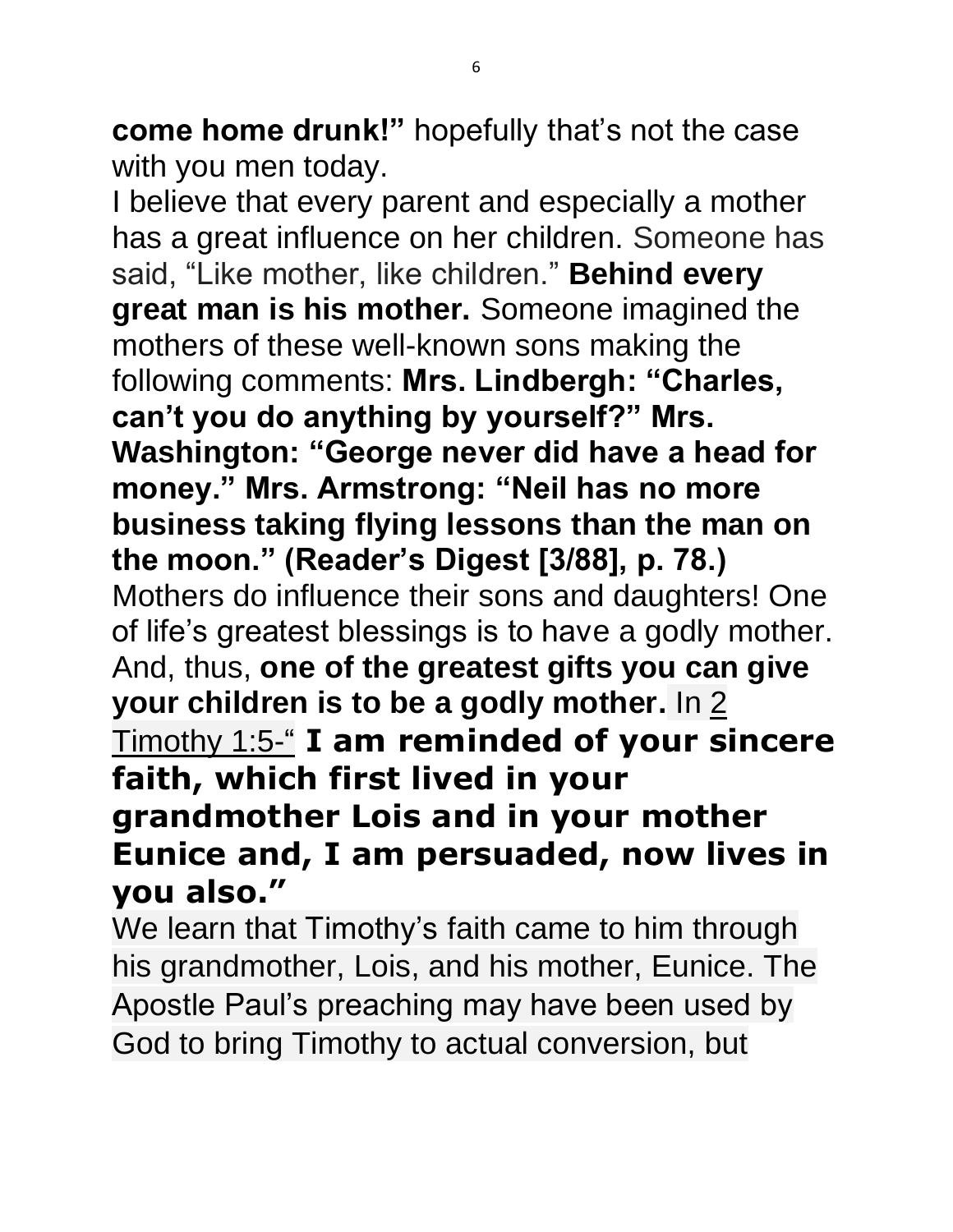behind his preaching were years of godly influence by his grandmother and mother.

**Godly mothers are women of sincere faith-. 2 Timothy 3:14-15 But as for you, continue in what you have learned and have become convinced of, because you know those from whom you learned it, <sup>15</sup> and how from infancy you have known the Holy Scriptures, which are able to make you wise for salvation through faith in Christ Jesus.**

The nurturing of the child, with all that is fair and good, our Lord does through you mothers**. As a child grows older, she changes her methods, not her love.** Mothers are also designed by God to nurture. There is just no greater nurturing power on the planet than a mother. When the apostle Paul was describing his love for the church at Thessalonica, he used the metaphor of a mother's love to describe how deeply he cared for the Thessalonians. He reminded them that he was like a "gentle" mother who **"tenderly cares for her own children" [\(1 Thessalonians 2:7\)](http://www.biblestudytools.com/search/?t=niv&q=1th+2:7).** When God described His love for Israel, He did so with a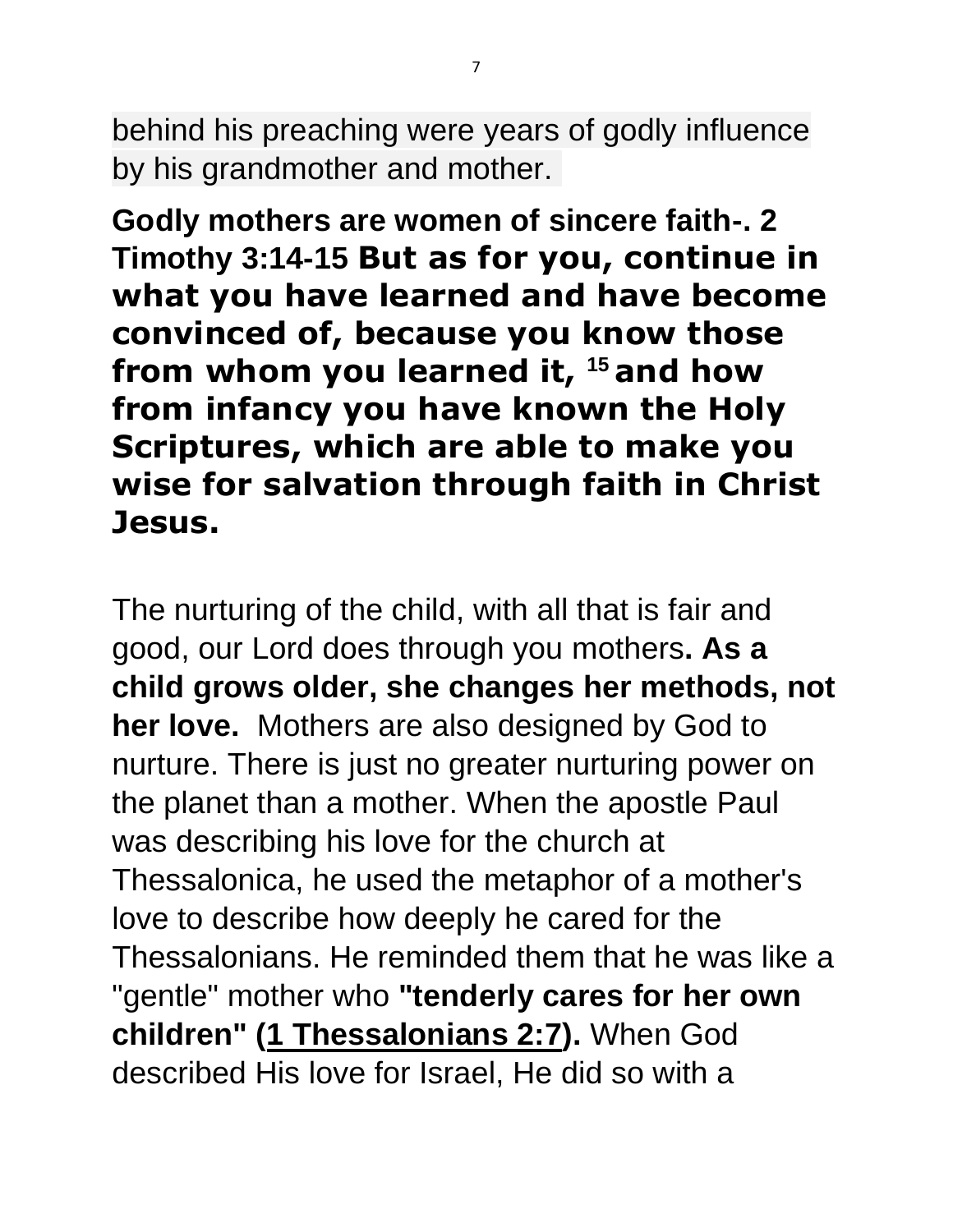### motherhood metaphor. **He told Israel that He would comfort them like a mother comforts her children [\(Isaiah 66:13\)](http://www.biblestudytools.com/search/?t=niv&q=isa+66:13).**

In our world we find a lot of mothers who are just mothers in name and has no passion or love to be mothers in the true sense of the word. As Sydney J. Harris wrote**: "The commonest fallacy among women is that simply having children makes one a mother — which is as absurd as believing that having a piano makes one a musician."**

When your children or grandchildren see you reading your Bible, they learn that being in God's word is important. You don't have to tell them that; they can see that it's important to you, so they know that it matters. When they hear you pray or talk about an answer to prayer, they become more trusting of God, more aware that He cares, and that they can go to Him, too, just as you do. When they see you reach out to help others, see you supporting missions, the church, other charities, it rubs off, and they, too, will be generous and involved when grown. From you they learn how to love openly and completely. They learn that, even if you don't necessarily approve of something they've done, you still approve of them. Then, when others put them down, they can rest in the knowledge that they are loved; that their mothers think they are special and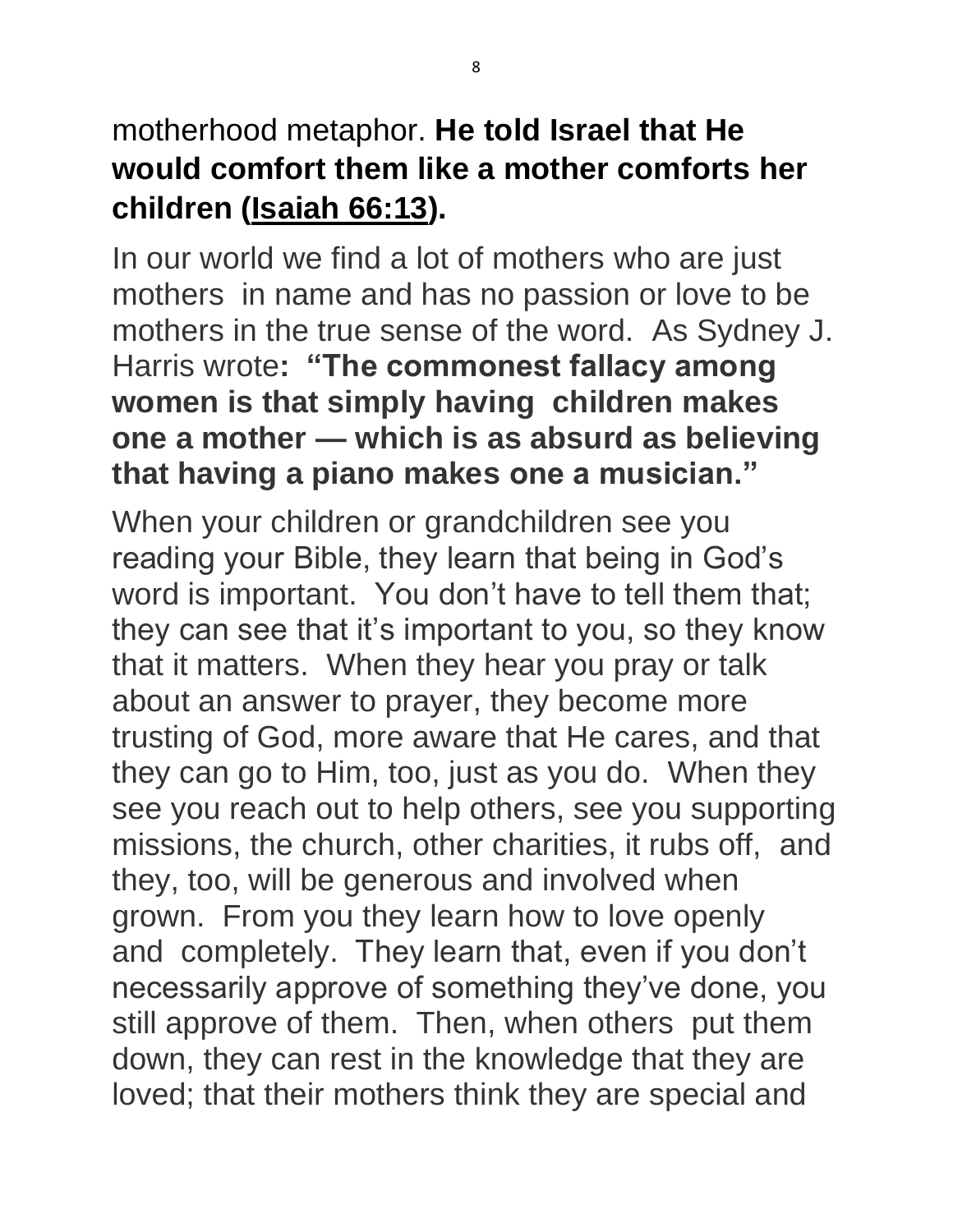that God loves them, too. A godly mother shines and the light passes on to the next generation and the next. So, too, is it with you and your children and grandchildren. So get out there and shine, and then shine some more.

John Wesley said**: "I learned more about Christianity from my mother than from all the theologians of England."** May you have a fun-filled day and be spoilt rotten and to those mothers who are not so fortunate, remember our God is with you right where you are.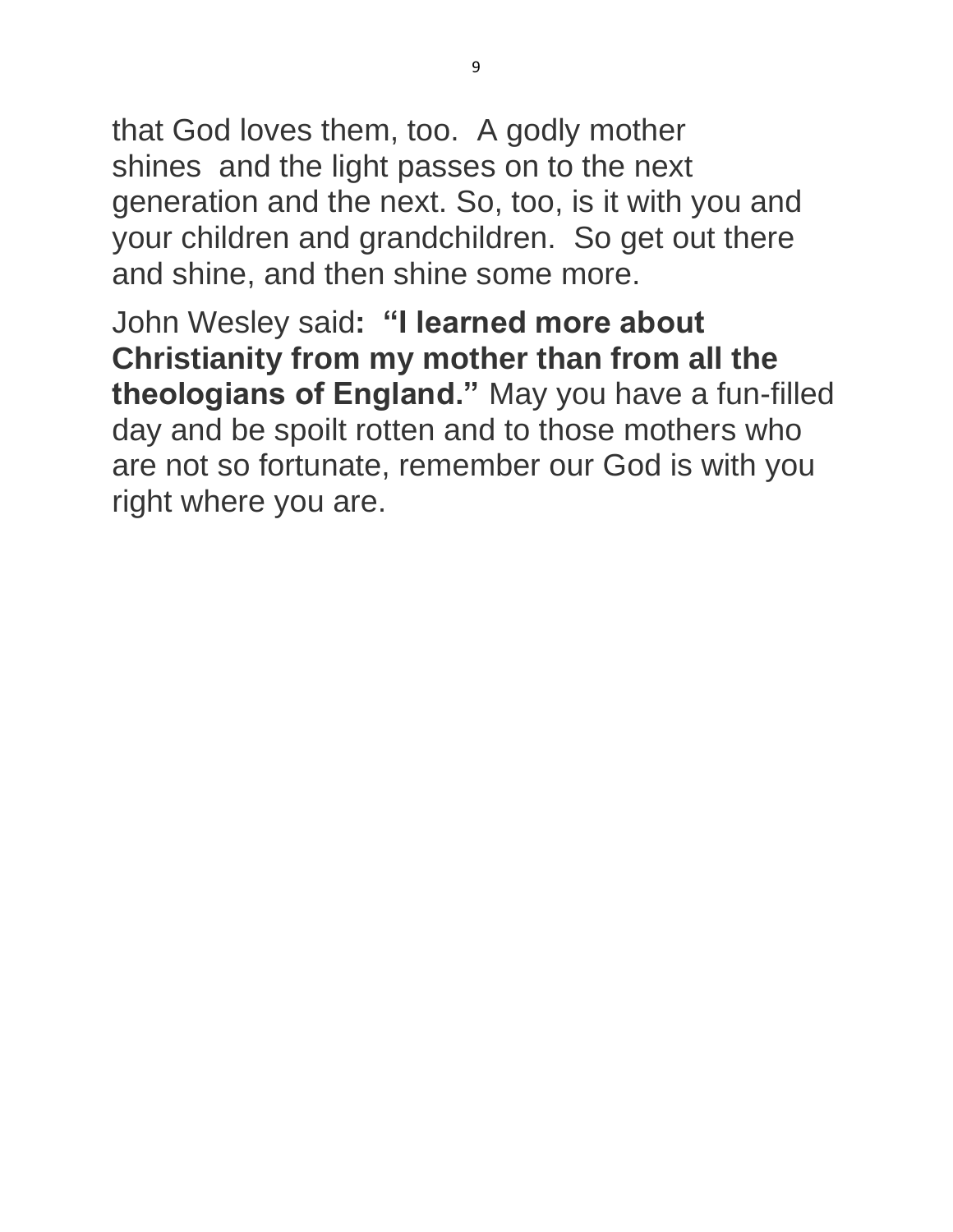#### **Intercessory prayers:**

**L:** We thank you for the women who raised us, who were our mothers in childhood. We pray that our lives may reflect the love they showed us, and that they would be pleased to be called our moms. We pray for older moms whose children are grown.

### **F: Grant them joy and satisfaction for a job well done.**

L: We pray for new moms experiencing changes they could not predict.

### **F: Grant them rest and peace as they trust you for the future.**

L: We pray for pregnant women who will soon be moms.

### **F: Grant them patience and good counsel in the coming months.**

L: We pray for moms who face the demands of single parenthood.

## **F: Grant them strength and wisdom.**

L: We pray for moms who enjoy financial abundance.

### **F: Grant them time to share with their families.**

L: We pray for moms who are raising their children in poverty.

# **F: Grant them relief and justice.**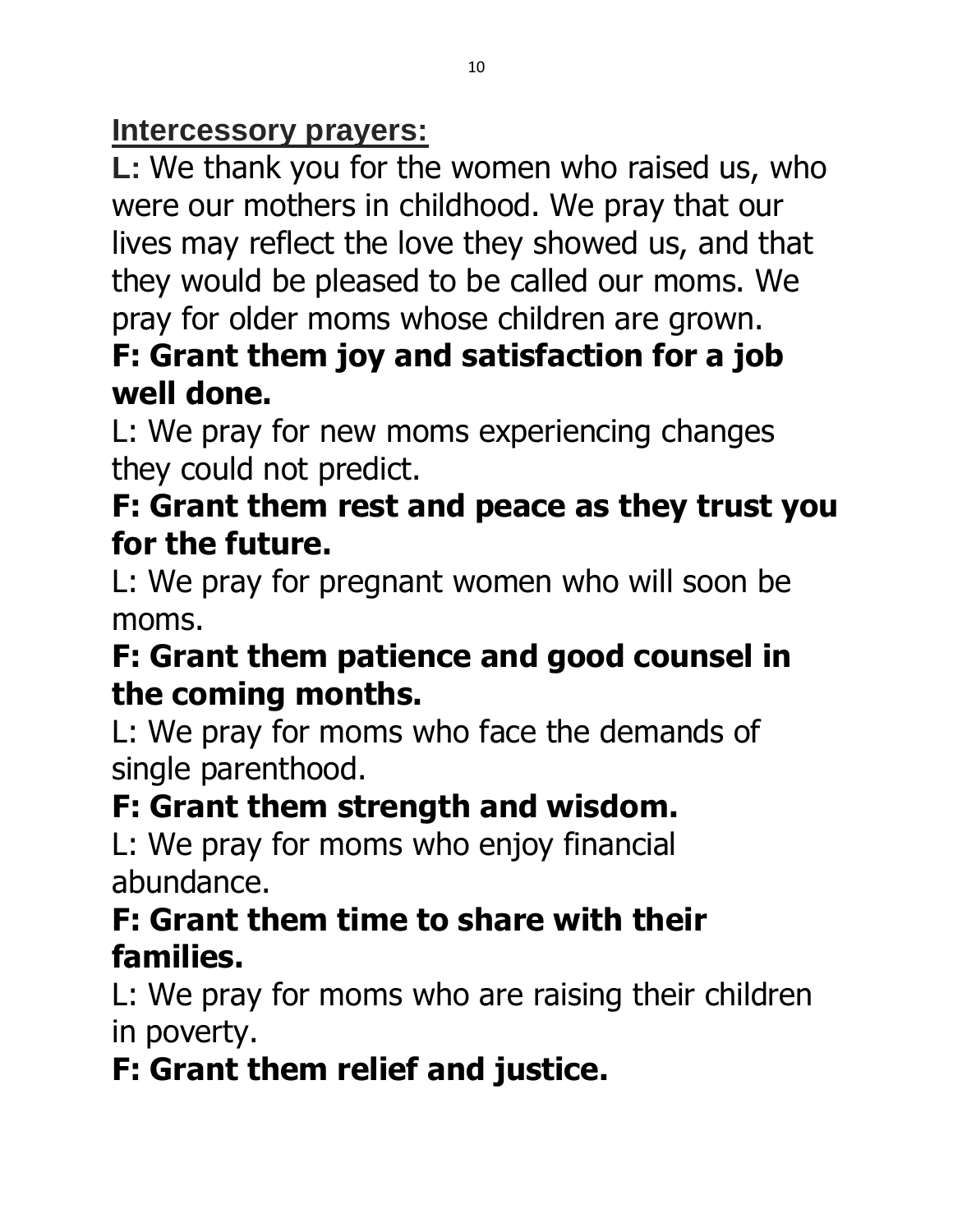L: We pray for step-moms.

### **F: Grant them patience and understanding and love.**

L: We pray for moms who are separated from their children.

# **F: Grant them faith and hope.**

L: We pray for moms in marriages that are in crisis.

## **F: Grant them support and insight.**

L: We pray for moms who have lost children.

### **F: Grant them comfort in the resurrection of Jesus Christ.**

L: We pray for mothers who aborted their children.

### **F: Grant them healing and peace.**

L: We pray for moms who gave up their children for adoption.

### **F: Grant them peace and confidence as they trust in your providence.**

L:We pray for adoptive mothers.

### **F: Grant them joy and gratitude for the gift you have provided.**

L: We pray for girls and women who think about being moms.

## **F: Grant them wisdom and discernment.**

L: We pray for women who desperately want, or wanted, to be moms.